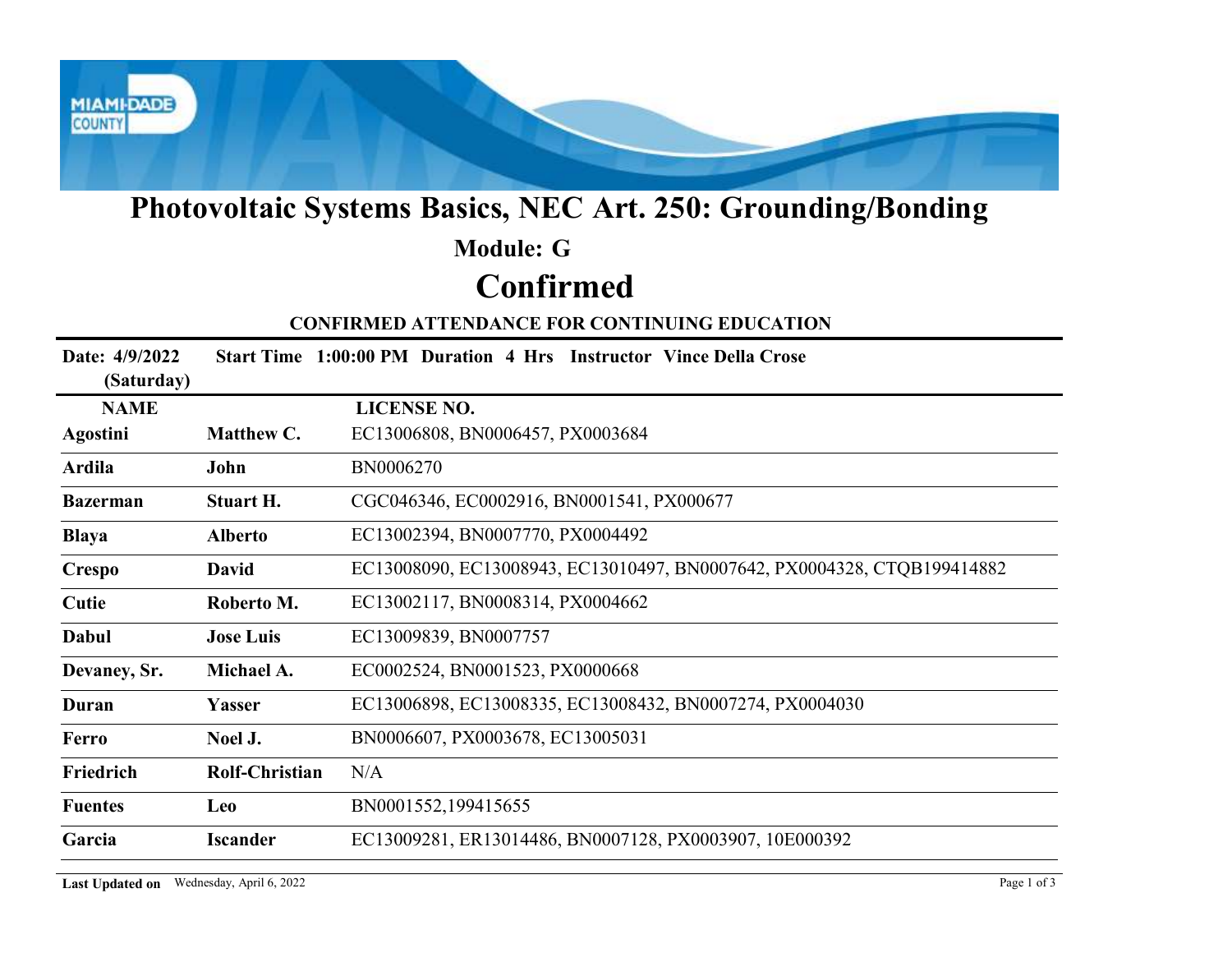

# Photovoltaic Systems Basics, NEC Art. 250: Grounding/Bonding

## Confirmed Module: G

|                                          |                   | <b>Photovoltaic Systems Basics, NEC Art. 250: Grounding/Bonding</b>            |
|------------------------------------------|-------------------|--------------------------------------------------------------------------------|
|                                          |                   | <b>Module: G</b>                                                               |
|                                          |                   | <b>Confirmed</b>                                                               |
|                                          |                   | <b>CONFIRMED ATTENDANCE FOR CONTINUING EDUCATION</b>                           |
| Date: 4/9/2022<br>(Saturday)             |                   | Start Time 1:00:00 PM Duration 4 Hrs Instructor Vince Della Crose              |
| <b>NAME</b>                              |                   | <b>LICENSE NO.</b>                                                             |
| Gonzalez                                 | Francisco J.      | EC0001544, EC13008882, BN0008162, PX0004616                                    |
| Guasp                                    | Jorge             | EC13001674, BN0002012, PX0000871                                               |
| Guzman                                   | <b>Enrique I.</b> | EC0000764, EC13004500, EC13008673, BN0001597, PX0000703                        |
| Hall                                     | John T.           | BN0004861, PX0002433, EC13010059, CTQB199420102                                |
| <b>Henry</b>                             | <b>Jerry</b>      | BN0006765, 200900449                                                           |
| Llama, P.E.                              | Jorge             | PE0060156                                                                      |
| Loesche                                  | Michael D.        | EC0000631, BN0006508, PX0003524                                                |
| Loiseau                                  | Edgar             | BN0006465, CTQB200400770                                                       |
| <b>Madsen</b>                            | Paul R.           | BU0001847, EC0001058, BN0004746, PX0002315, EC0001058, CFM US-16-09356, ICC521 |
| <b>Mederos</b>                           | Marino A.         | EC13002236, BN0006956, PX0003783                                               |
| Mendez                                   | <b>Javier</b>     | EC13001439, BN0003915, PX0001882, 199419848                                    |
| <b>Merced</b>                            | Eric              | CCC1328715-CGC1524719-CFC1428226-EC130002360-EC13008675-EC13008678-BN000       |
| Moreno                                   | Gerardo A.        | EC13005796, BN0006349, PX0003366                                               |
| Last Updated on Wednesday, April 6, 2022 |                   | Page 2 of 3                                                                    |